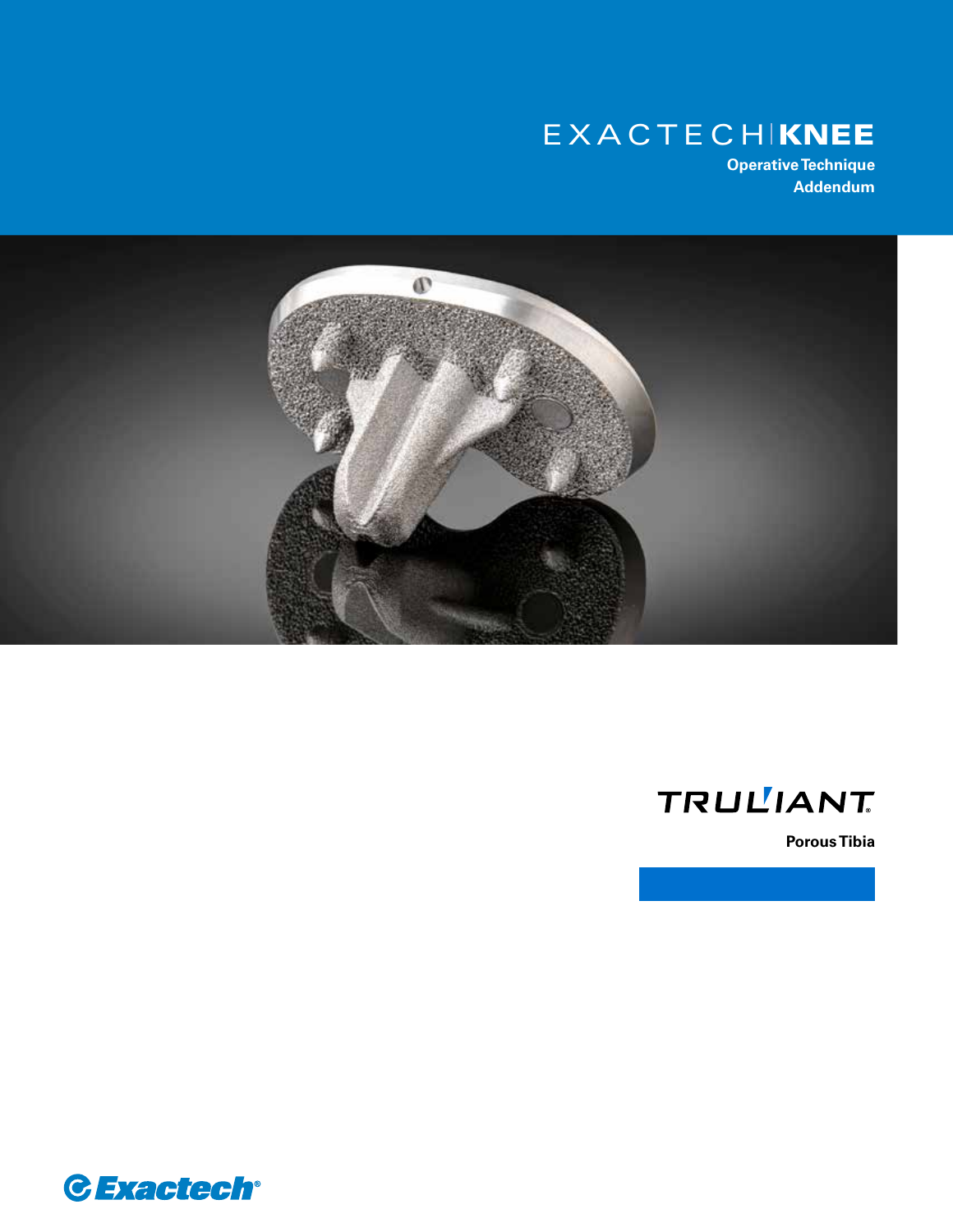## TABLE OF CONTENTS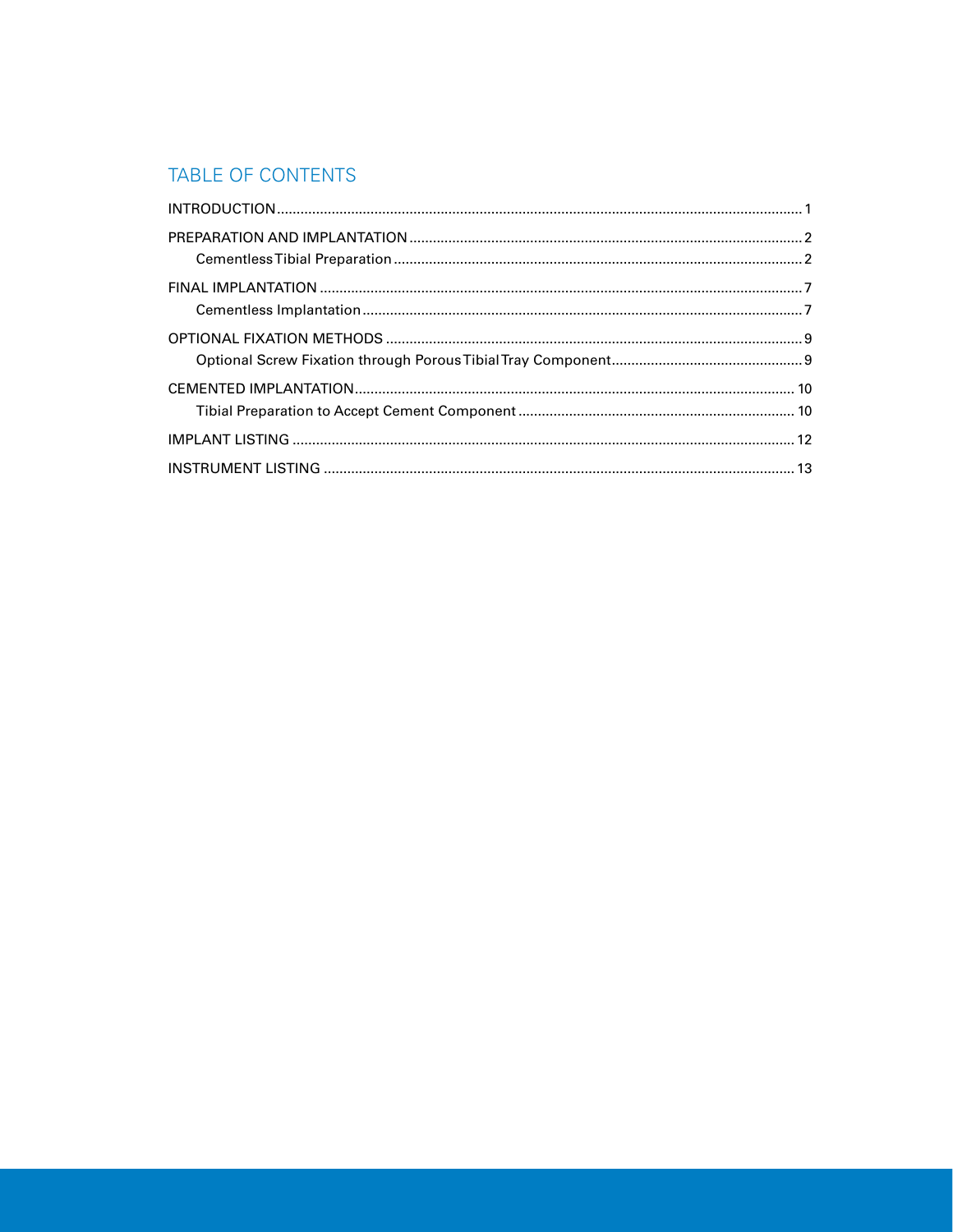## TRULIANT® POROUS TIBIA **OPERATIVE TECHNIQUE ADDENDUM**



## INTRODUCTION

This addendum provides detailed instructions for implantation of the Truliant® Porous Tibial Tray Component.

The Truliant Porous Tibial Tray is indicated for both cemented and cementless applications. It is important to assess the patient's bone density and quality prior to implantation to ensure sufficient mechanical support and biological fixation potential. Bone stock of insufficient quality may not provide the necessary stability for cementless implantation. The decision to use cemented or cementless implants may be made following resection of the proximal tibia.

All steps for femoral preparation and proximal tibia resection preparation described in the Truliant Primary Operative Technique should be completed prior to proceeding with the following protocol.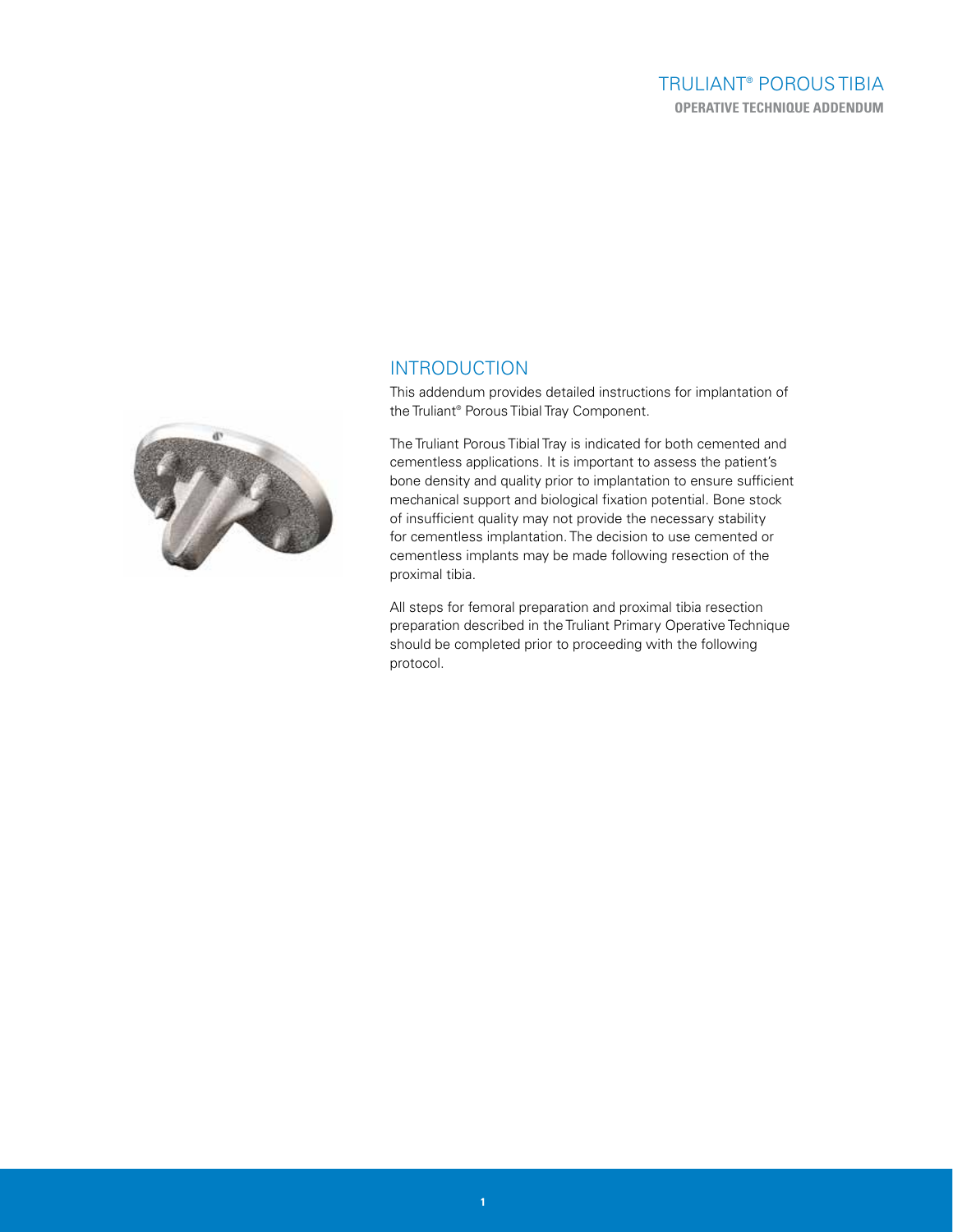

**Figure 1a** Porous Tibial Tray Trial



**Figure 1b** Porous Tibial Pilot Drill Guide



**Figure 1c** Truliant Pilot Drill Guide and Porous Tibial Tray Trial

## PREPARATION AND IMPLANTATION

#### **CEMENTLESS TIBIAL PREPARATION**

Pin the appropriately sized Truliant Porous Tibial Tray Trial to the resected proximal tibia surface with the orientation based on desired anatomical alignment.

*Note: There are two sets of holes on the porous tibial tray trial: one set to pin the trial to the resected tibia, one set for drilling the peripheral pegs. Please note the location of the pin holes, to not interfere with drilling for the peripheral pegs (Figure 1a).*

*Note: When using the syringe pin puller (02-029-90-4100) avoid bending the instrument off-axis during manipulation as such off-axis bending may damage the instrument.*

Select the **Truliant Porous Tibial Pilot Drill Guide** that

corresponds to the Porous Tibial Tray Trial size with the following ranges *(Figure 1b)*:

| <b>Drill Guide</b> | <b>Porous Tibia Tray Trial Size</b> |
|--------------------|-------------------------------------|
| Small              | $0 - 1.5$                           |
| Medium             | $2 - 3.5$                           |
| Large              | $4-6$                               |

Seat the appropriate Pilot Drill Guide in the anterior holes and fin cut-outs of the Porous Tibial Tray Trial. Ensure the Pilot Drill Guide is flush and stable *(Figure 1c)*.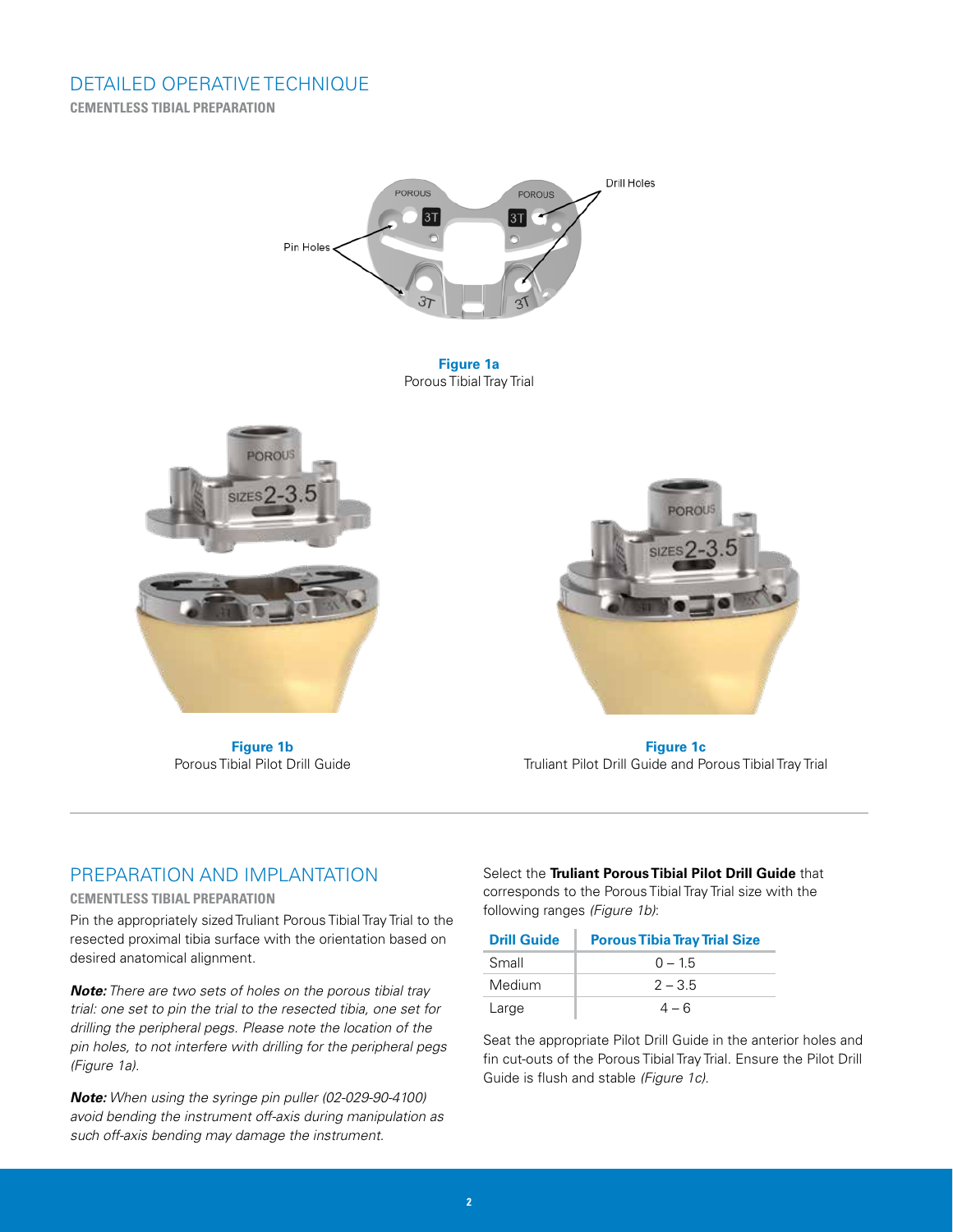

**Figures 2a and 2b** Assemble Tibial Pilot Drill with Drill Stop

Assemble the **Truliant Porous Tibial Pilot Drill** with the **Truliant Tibial Pilot Drill Stop** by pressing the button on the drill stop while sliding over the drill's connection feature *(Figure 2a)*. The drill stop cannot be assembled over the drill tip. Continue to press the drill stop button and slide until the distal surface of the drill stop aligns with the laser mark on the drill corresponding to the selected Porous Tibial Tray Trial size. The intended tray trial size number will remain visible when selected *(Figure 2b)*.

*Note: The laser marked line near the Zimmer-Hudson connector is not an indicator for connection integrity. This line does not have to be covered by the connector.*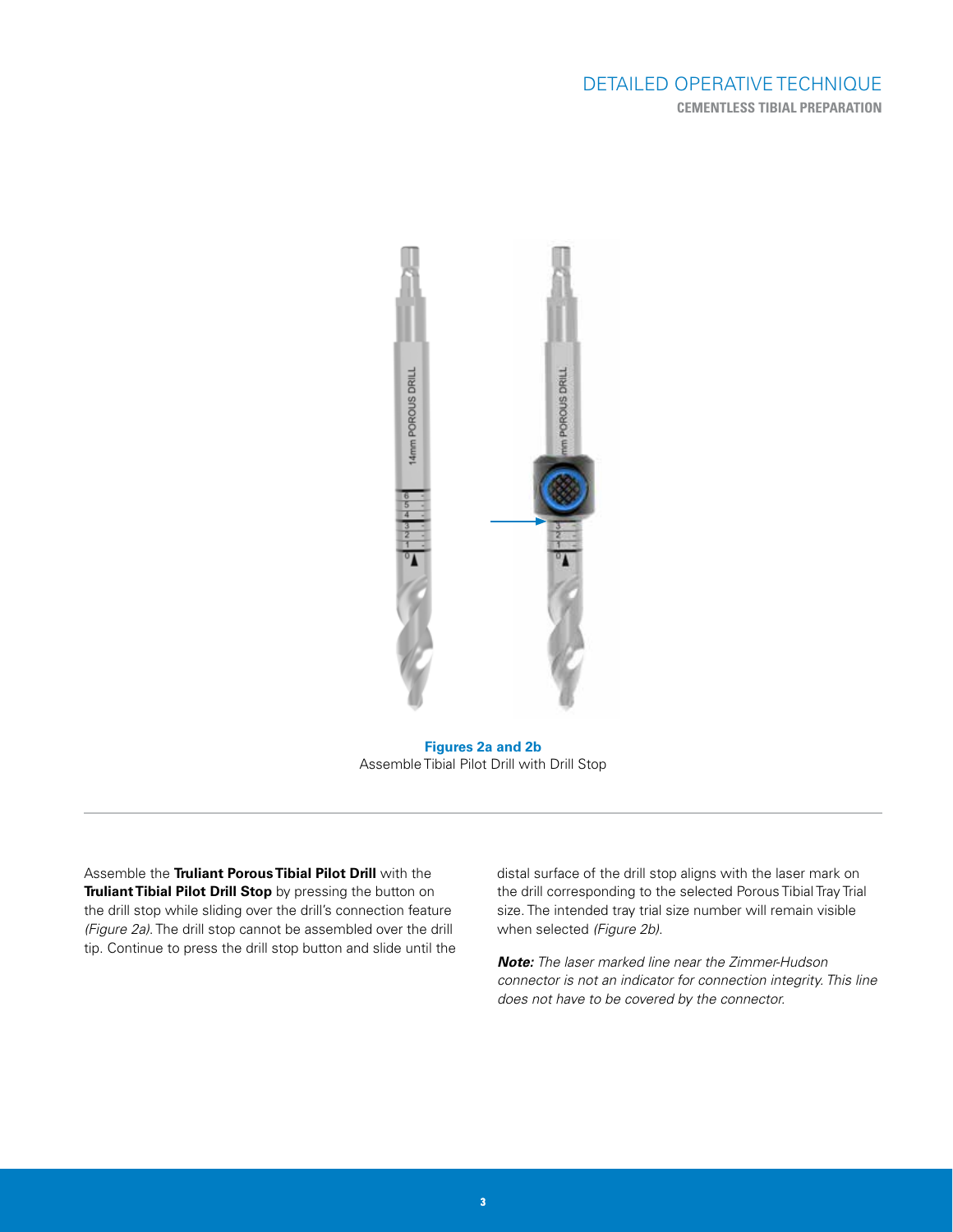

**Figure 3a** Insert Tibial Pilot Drill into Drill Guide



**Figure 3b** Prepare Peg Pilot Holes

Insert the Pilot Drill into the Pilot Drill Guide, positioning the tip of the drill at the center of the guide. Ensure the drill tip is touching bone inside the drill guide before applying power. Drill until the drill stop engages the proximal end of the drill guide *(Figure 3a)*. Remove the drill.

*Note: It may be necessary to stabilize the Pilot Drill Guide by hand during drilling.*

With the Pilot Drill Guide still in place, use the **Truliant Porous Tibia Peg Drill** and drill the four peg pilot holes. Drill each hole until the collar on the drill engages the drill guide *(Figure 3b)*.

*Note: It may be necessary to stabilize the Pilot Drill Guide by hand during drilling.* 

**After drilling, remove the Pilot Drill Guide.**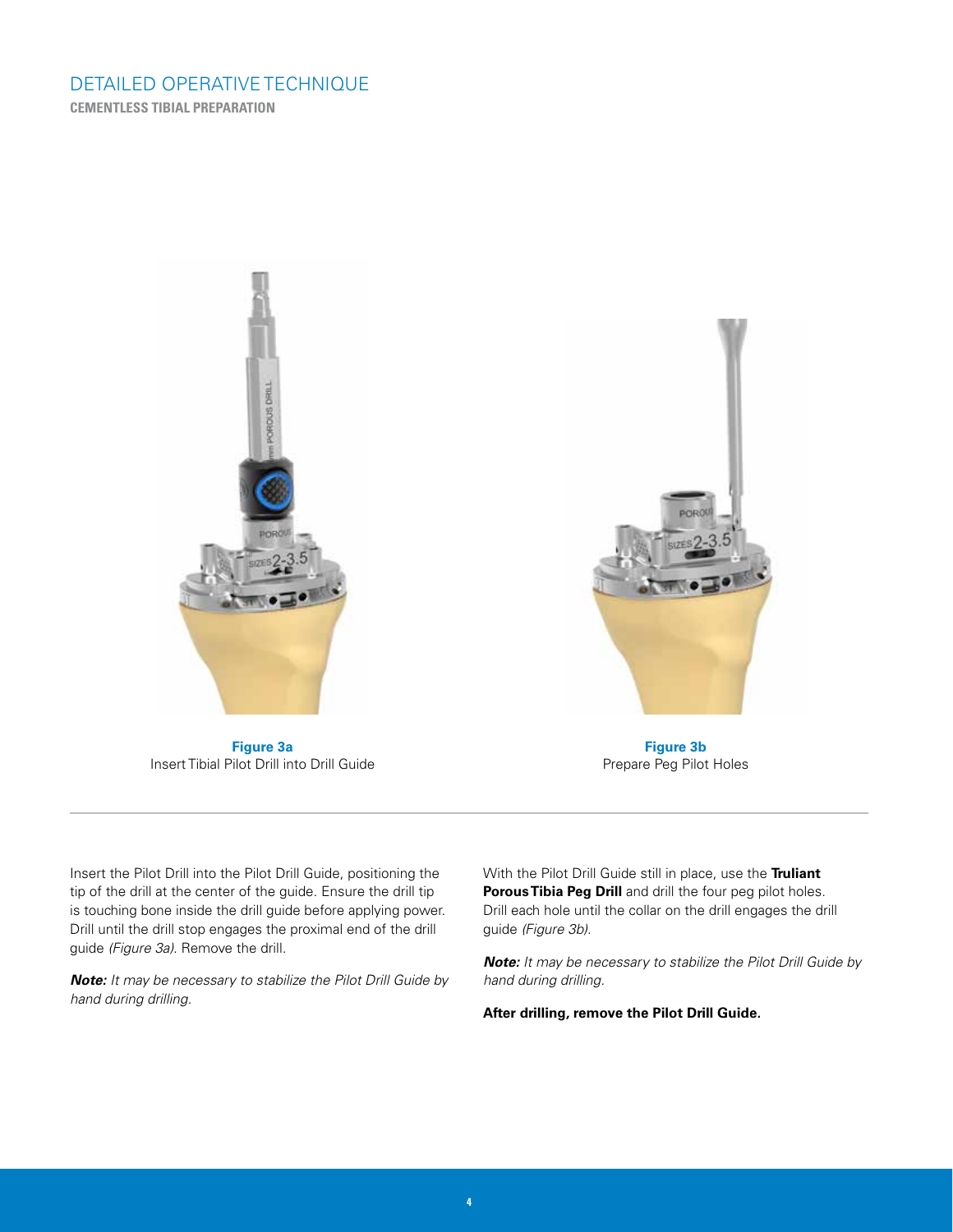

**Figure 4** Assemble Tibial Tamp Head to Tamp Guide

**Figure 5** Rotate Knob Until the Appropriate Size is in View

Assemble the **Truliant Porous Tibial Tamp Head** to the **Truliant Tibial Tamp Guide** by pressing the button on the anterior distal end of the Tibial Tamp Guide and sliding the Porous Tibial Tamp Head into the guide connection feature *(Figure 4)*.

Select the size corresponding to the selected Porous Tibial Tray Trial on the Tibial Tamp Guide by rotating the proximal knob until the appropriate size is viewed in the window *(Figure 5)*.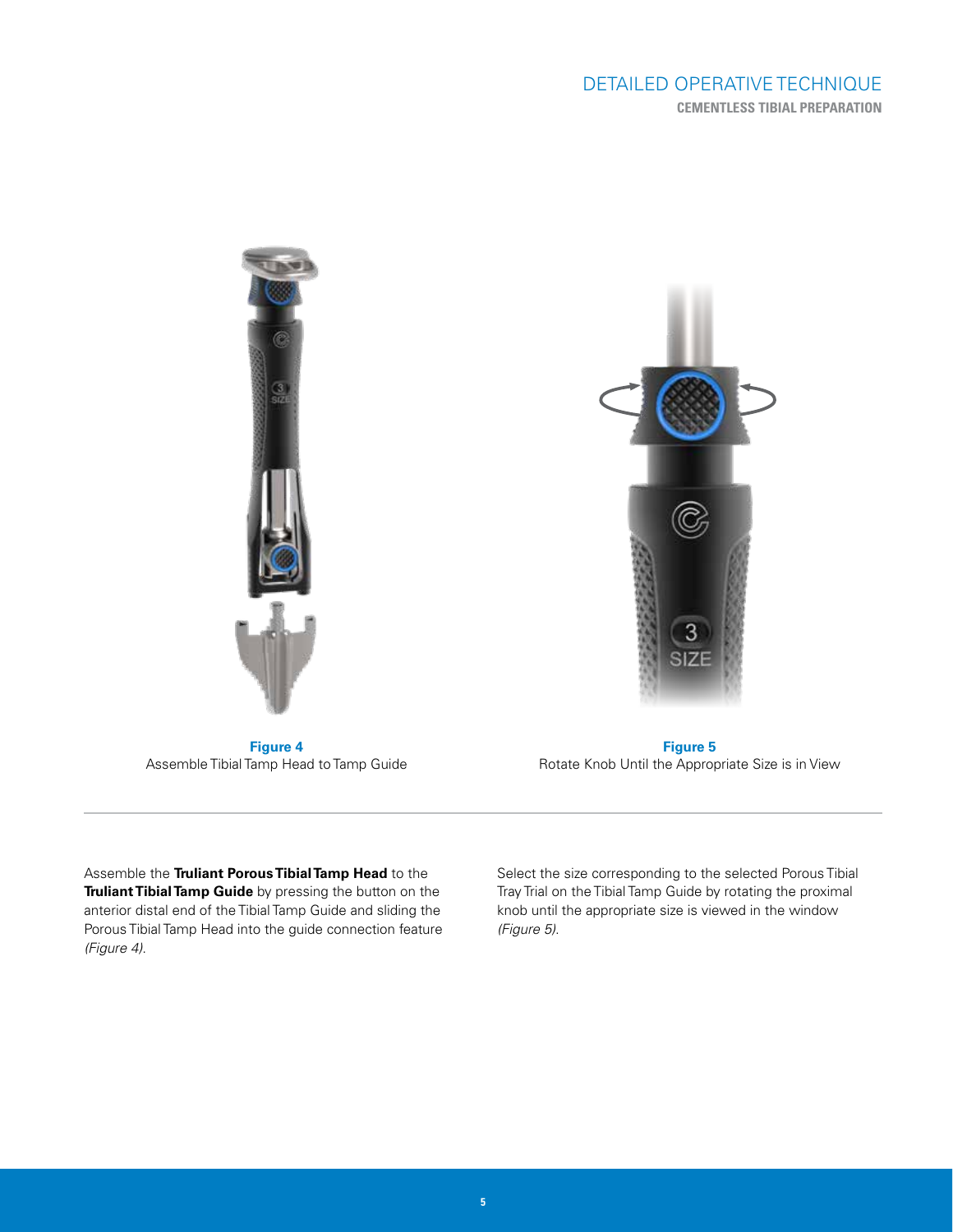

**Figure 6** Place Truliant Tamp Guide

**Figure 7** Impact Tray Tamp Until Flush with Top of Handle

Position the Tibial Tamp Guide Assembly by inserting the anterior distal pegs of the guide into the anterior counter bores found on the Porous Tibial Tray Trial and seat the Tibial Tamp Guide flush and stable against the tray by engaging the posterior pegs *(Figure 6)*.

The Tamp Head is driven by striking the proximal strike plate until the impaction plate contacts the adjustment knob *(Figure 7)*.

*Note: Be sure to hold the Tibial Tamp Guide steady during impaction to avoid tilt or lift-off. Ensure the Tibial Tray Trial is flush with the proximal tibia throughout impaction. If any prominent bone is present that prevents the Tibial Tray Trial from laying flush on the bone, then it may be necessary to use an osteotome to prepare the affected area prior to final tibial tamp head seating.*

After the Tamp Head is fully seated, hit the underside of the strike plate on the Tamp Guide to disengage the Tamp Head from the proximal tibia.

Remove the Tibial Tamp Guide, the Tibial Tray Trial and pins.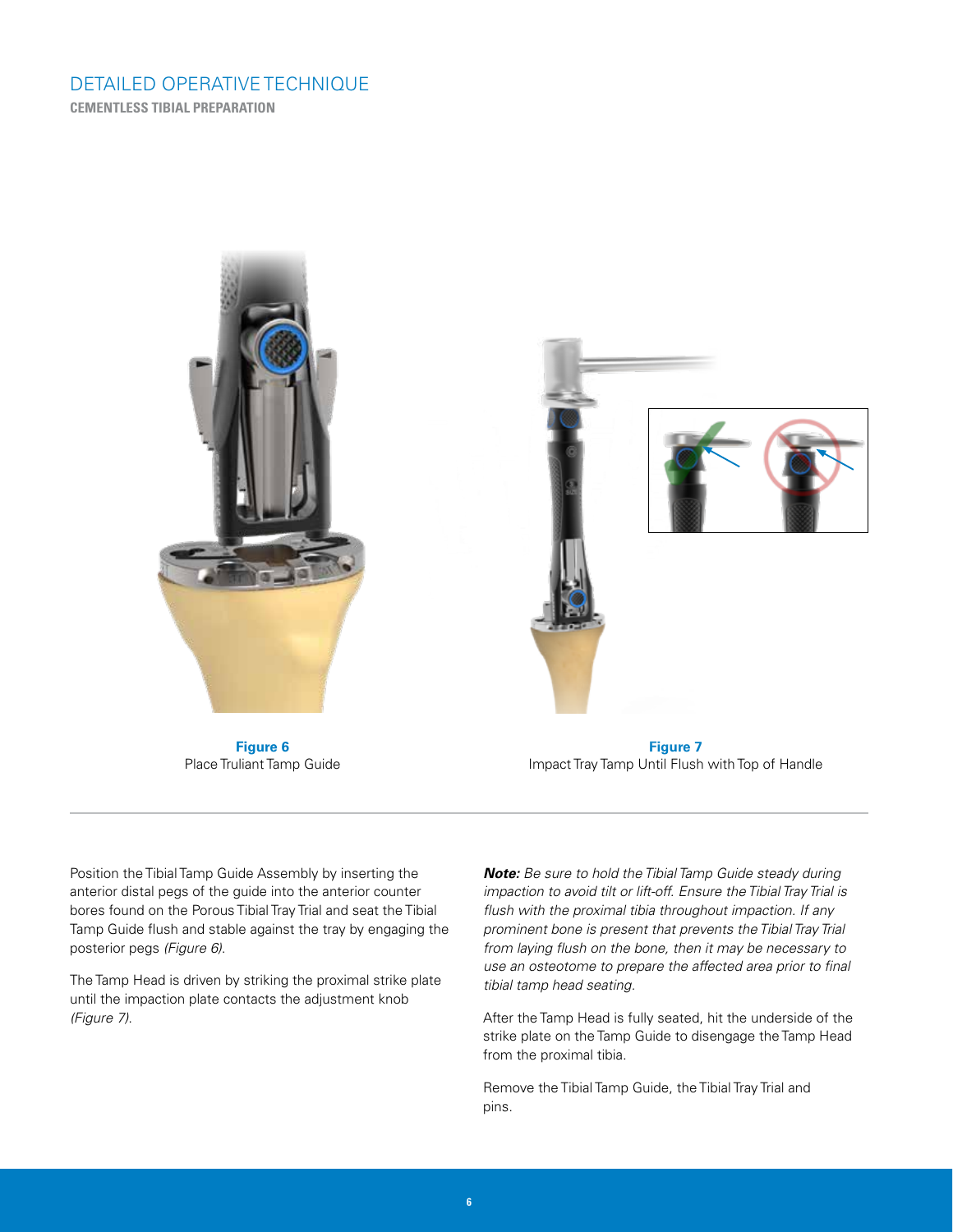## DETAILED OPERATIVE TECHNIQUE **CEMENTLESS IMPLANTATION**



**Figure 8** Assemble Impactor Plate and Component

### FINAL IMPLANTATION

#### **CEMENTLESS IMPLANTATION**

*Note: When using cementless components, it is critical to ensure that the bone resection surfaces are flat and free of debris, fragments or unintended prominences.* 

*Note: A slurry of morselized autograft bone (bone resection remnants) may be placed on the proximal tibia prior to implantation to fill small cancellous cavities.*

*Caution: It is important to properly handle the Porous Tibial Tray component. Do not touch the porous surface of the implant. The rough porous surface of the tibial component can ensnare a glove, towel or lap sponge. Keep the implant in the sterile packaging until it is ready to be implanted.*

Assemble the **Truliant Universal Modular Handle** to the **Truliant Locking Tibial Impactor.** Attach the Porous Tibial Tray to the handle and introduce the Porous Tibial Tray into the prepared tibia by applying a constant downward force *(Figure 8)*.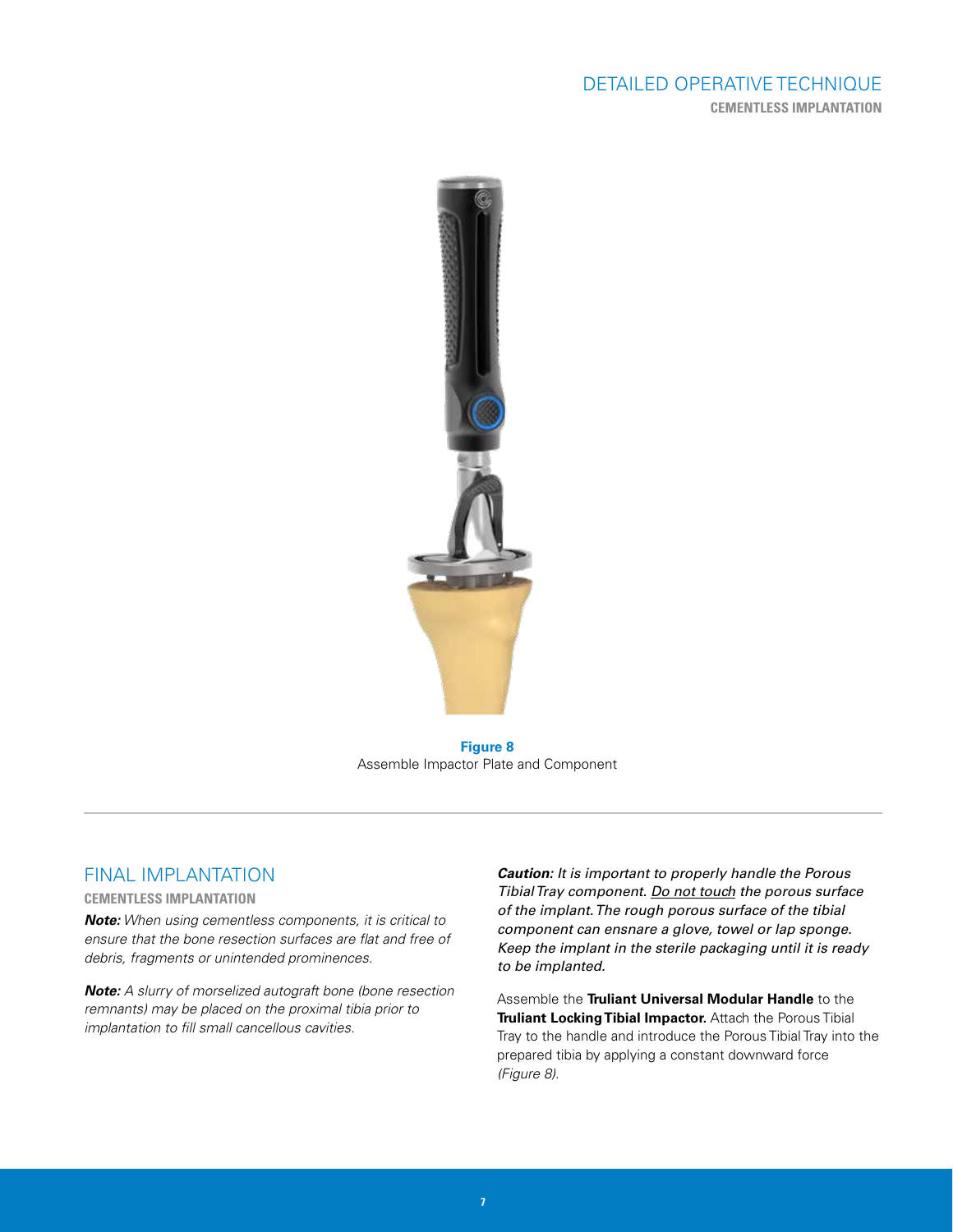## DETAILED OPERATIVE TECHNIQUE **CEMENTLESS IMPLANTATION**



**Figure 9** Impact Tibial Component Until Fully Seated

Verify the proper rotational orientation in the transverse plane using the keel and pegs and strike the proximal surface of the handle with a mallet, until the Porous Tibial Tray is fully seated. *(Figure 9)*. Check to ensure that Porous Tibial Tray is in full contact with the tibial surface around the **entire** periphery of the tibial tray.

If removal of the Porous Tibial Tray Component is necessary during surgery, reattach the Locking Tibial Impactor to the tray. Then pull the Porous Tibial Tray out.

*Note: Should removal of the Porous Tibial Tray become necessary, it is not recommended to re-implant the tray as the prepared surface could become damaged during removal. As such, it is recommended to switch to a Truliant Cemented Implant (reference the Truliant Primary Operative Technique).*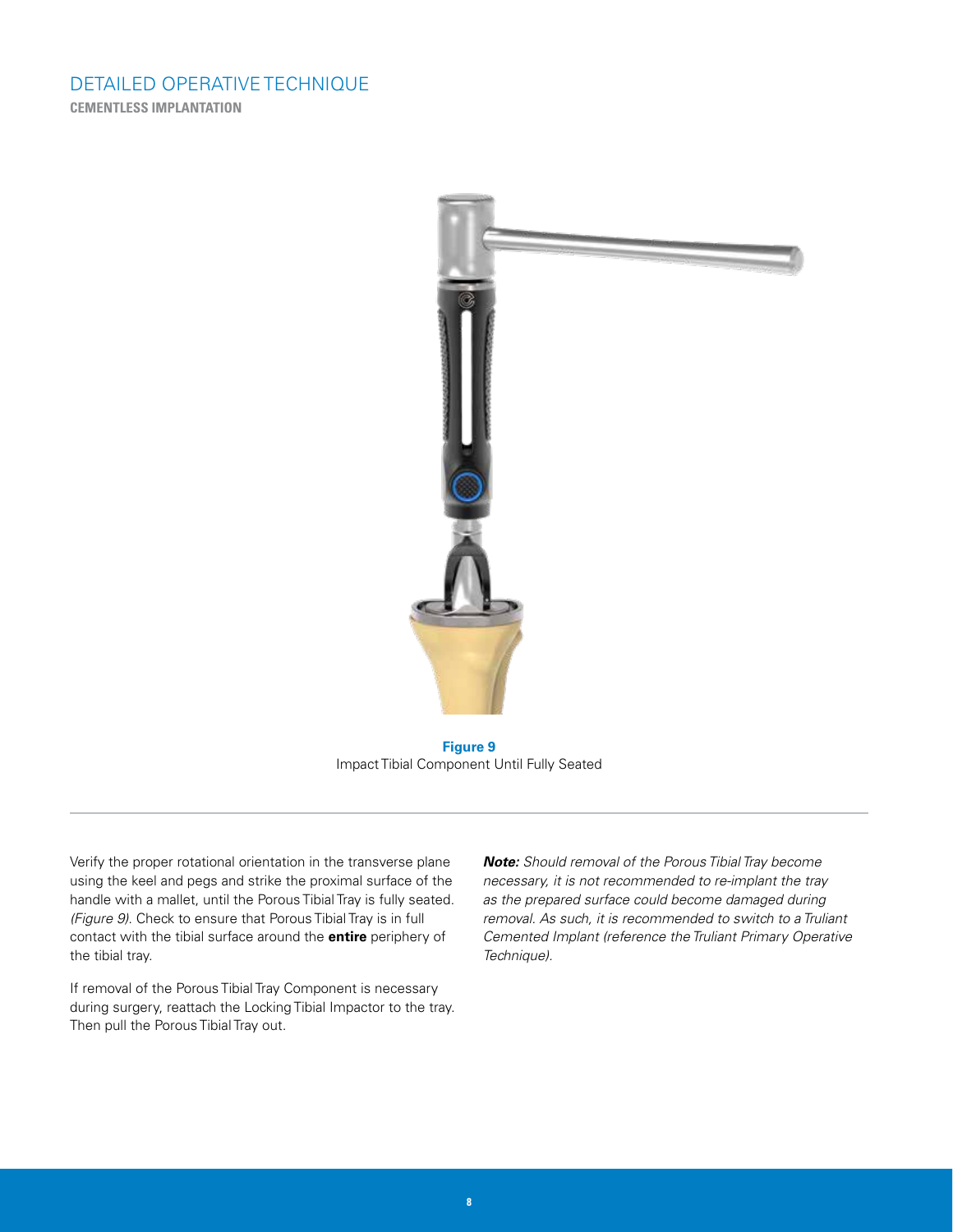## DETAILED OPERATIVE TECHNIQUE **OPTIONAL SCREW FIXATION**



**Figure 10a** Remove Screw Seals



**Figure 10b** Prepare Bone Screw Pilot Holes

## OPTIONAL FIXATION METHODS

If additional tibial tray stability is desired, proceed to the following sections for optional screw fixation or cemented component preparation and implantation.

#### **OPTIONAL SCREW FIXATION THROUGH POROUS TIBIAL TRAY COMPONENT**

If supplemental fixation is desired, two bone screws can be placed through the Porous Tibial Tray Component. Carefully unthread the two screw seals from the Porous Tibial Tray Component with a 3.5mm hex-driver *(Figure 10a)*. The screw seals can be discarded.

*Note: Screw seal removal should be performed prior to implantation if the surgeon has already decided to use supplemental screw fixation. If it is decided that additional* 

*fixation is necessary after implanting care must be taken to apply a counter torque to the tray during screw seal removal so as to avoid damaging the fit with the bone.*

Place the **Truliant Bone Screw Drill Guide** into one of the tibial tray bone screw holes. The Bone Screw Drill Guide is seated properly when its head nests in the bone screw hole counterbore of the Porous Tibial Tray *(Figure 10b)*. The coneshaped hole in the drill guide allows screws to be positioned at a maximum angle of 12° from normal in any direction. The **Truliant Porous Tibia Peg Drill** bit is used to prepare the holes for the bone screws through the Bone Screw Drill Guide. Drill each hole to the desired position and angle.

*Caution: Care should be taken to ensure the Collar Drill does not perforate the tibial cortex.*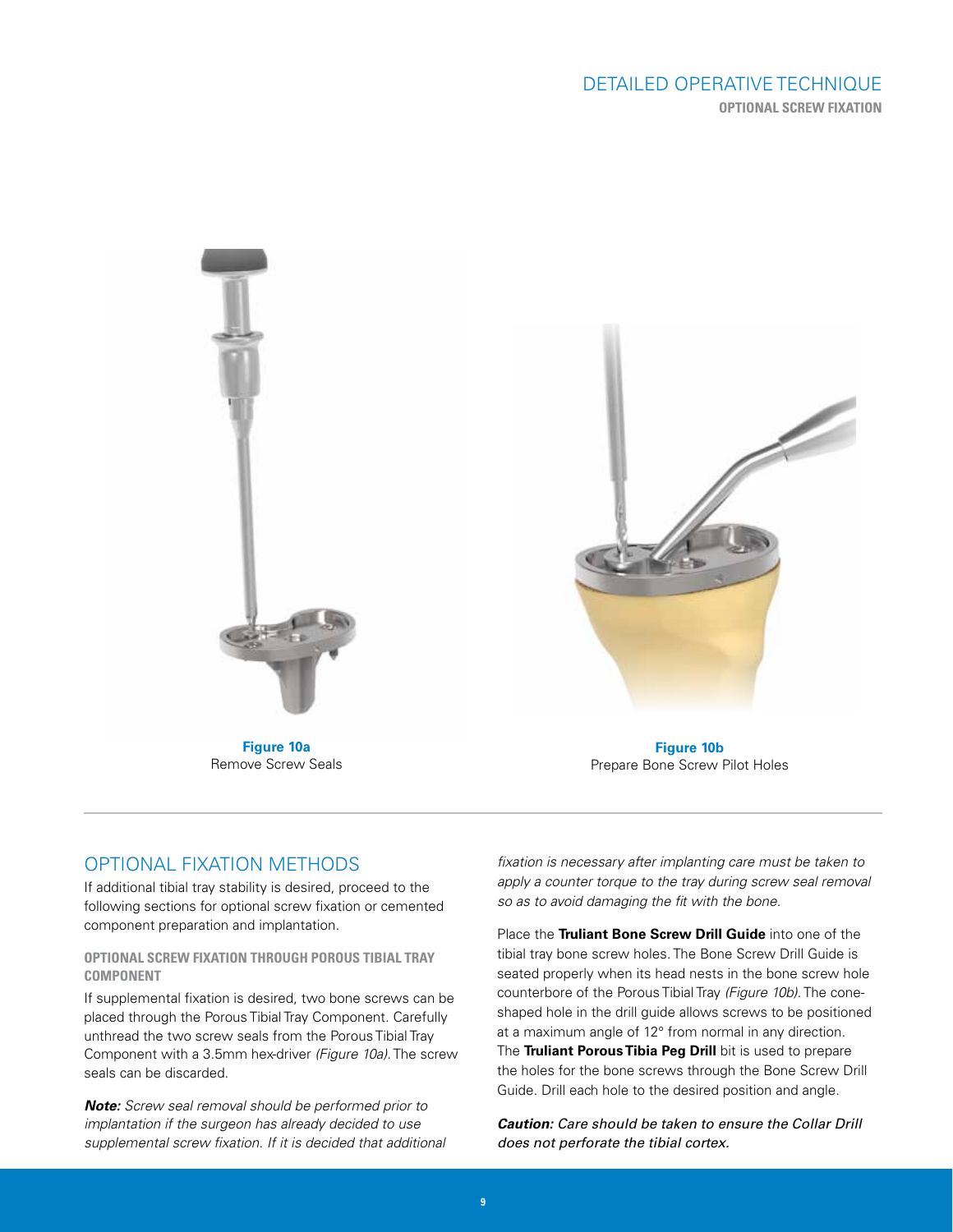## DETAILED OPERATIVE TECHNIQUE **TIBIAL PREPARATION**



**Figure 12a** Press Cement Into Prosthesis



**Figure 12b** Coat Tray Thoroughly with Cement

**Figure 11** Seat Bone Screws

Use the **3.5mm Hex Driver** to seat Alteon® , 6.5mm bone screws into each of the screw holes in the Porous Tibial Tray *(Figure 11)*.

*Caution: Do not drive screws with power, use provided instruments.*

## CEMENTED IMPLANTATION

*The Porous Truliant Tibia is also indicated for cemented use.*

**TIBIAL PREPARATION TO ACCEPT CEMENT COMPONENT**

Bone cement should be applied to the prosthesis and prepared bone surfaces when the cement has a viscosity low enough to facilitate good penetration into the trabecular bone.

Bone cement should be applied to the proximal tibia and the distal surface of the tibial tray component, including the stem, using either a cement gun or by manually pressurizing the cement *(Figures 12a - 12c)*.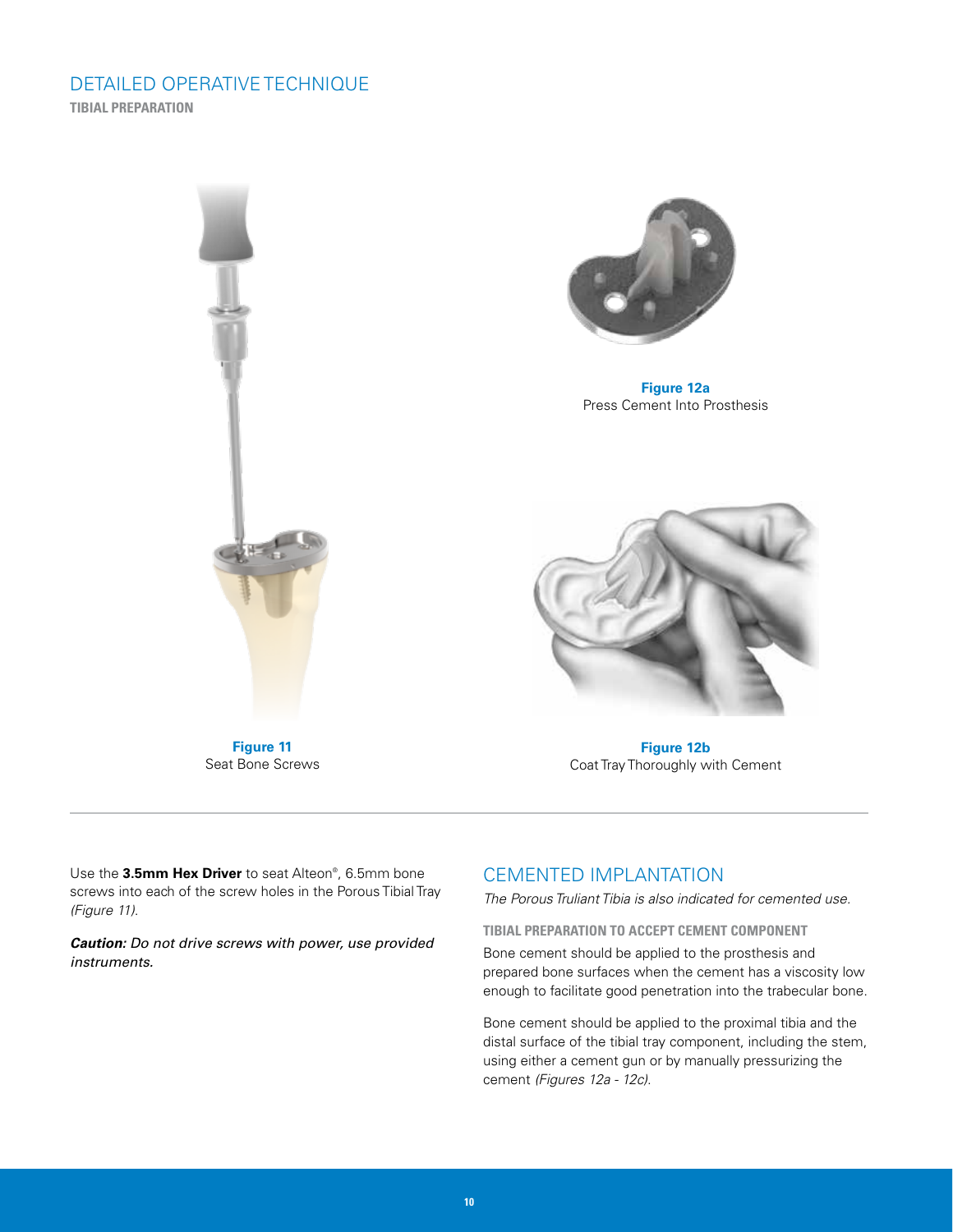## DETAILED OPERATIVE TECHNIQUE **TIBIAL PREPARATION**





**Figure 12c** Coat Keel Thoroughly with Cement

**Figure 13** Impact Tibial Component Until Fully Seated

Next, assemble the Truliant Tibial Locking Impactor to the Truliant Universal Modular Handle. Attach the Porous Tibial Tray to the handle and introduce the Porous Tibial Tray into the prepared tibia by applying a constant downward force.

Introduce the Truliant Porous Tibial Tray component onto the prepared tibial surface using the Impactor assembly construct by applying a constant downward force until fully seated. Impact the Impactor assembly to fully seat the tibial component *(Figure 13)*.

Remove all of the extraneous cement from the borders of the tibial component, starting posteriorly and working around to the sides and front.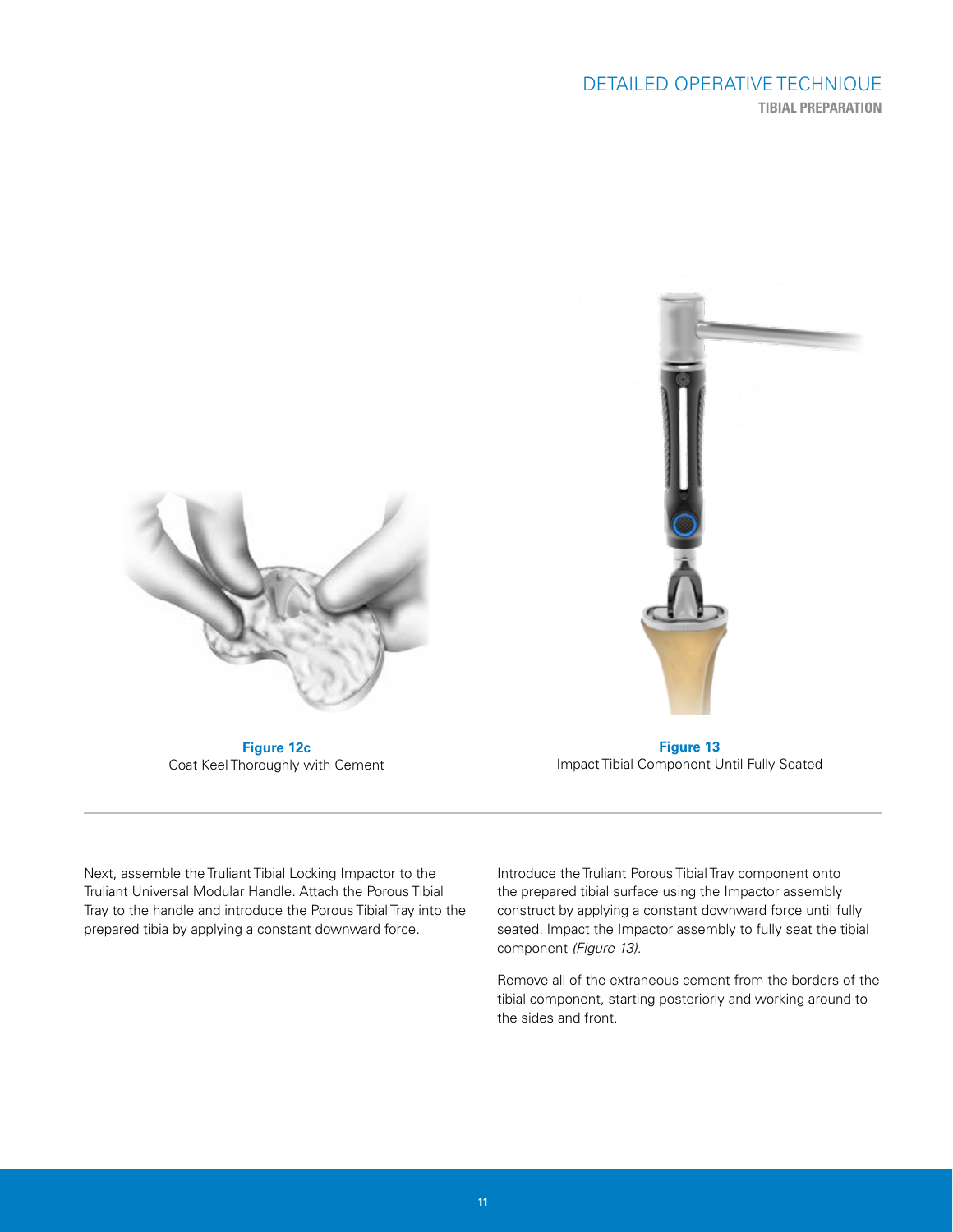## IMPLANT LISTING

#### **CATALOG NUMBER DESCRIPTION**

02-022-55-0000 02-022-55-0010 02-022-55-1000 02-022-55-1010 02-022-55-1020 02-022-55-1505 02-022-55-1515 02-022-55-1525 02-022-55-2010 02-022-55-2020 02-022-55-2030 02-022-55-2515 02-022-55-2525 02-022-55-2535 02-022-55-3020 02-022-55-3030 02-022-55-3040 02-022-55-3525 02-022-55-3535 02-022-55-3545 02-022-55-4030 02-022-55-4040 02-022-55-4050 02-022-55-4535 02-022-55-4545 02-022-55-4555 02-022-55-5040 02-022-55-5050 02-022-55-5060 02-022-55-6050 02-022-55-6060

Truliant Porous Tibia Fit Tray, Size 0F/0T Truliant Porous Tibia Fit Tray, Size 0F/1T Truliant Porous Tibia Fit Tray, Size 1F/0T Truliant Porous Tibia Fit Tray, Size 1F/1T Truliant Porous Tibia Fit Tray, Size 1F/2T Truliant Porous Tibia Fit Tray, Size 1.5F/.5T Truliant Porous Tibia Fit Tray, Size 1.5F/1.5T Truliant Porous Tibia Fit Tray, Size 1.5F/2.5T Truliant Porous Tibia Fit Tray, Size 2F/1T Truliant Porous Tibia Fit Tray, Size 2F/2T Truliant Porous Tibia Fit Tray, Size 2F/3T Truliant Porous Tibia Fit Tray, Size 2.5F/1.5T Truliant Porous Tibia Fit Tray, Size 2.5F/2.5T Truliant Porous Tibia Fit Tray, Size 2.5F/3.5T Truliant Porous Tibia Fit Tray, Size 3F/2T Truliant Porous Tibia Fit Tray, Size 3F/3T Truliant Porous Tibia Fit Tray, Size 3F/4T Truliant Porous Tibia Fit Tray, Size 3.5F/2.5T Truliant Porous Tibia Fit Tray, Size 3.5F/3.5T Truliant Porous Tibia Fit Tray, Size 3.5F/4.5T Truliant Porous Tibia Fit Tray, Size 4F/3T Truliant Porous Tibia Fit Tray, Size 4F/4T Truliant Porous Tibia Fit Tray, Size 4F/5T Truliant Porous Tibia Fit Tray, Size 4.5F/3.5T Truliant Porous Tibia Fit Tray, Size 4.5F/4.5T Truliant Porous Tibia Fit Tray, Size 4.5F/5.5T Truliant Porous Tibia Fit Tray, Size 5F/4T Truliant Porous Tibia Fit Tray, Size 5F/5T Truliant Porous Tibia Fit Tray, Size 5F/6T Truliant Porous Tibia Fit Tray, Size 6F/5T Truliant Porous Tibia Fit Tray, Size 6F/6T



180-65-40 Alteon 6.5mm Bone Screw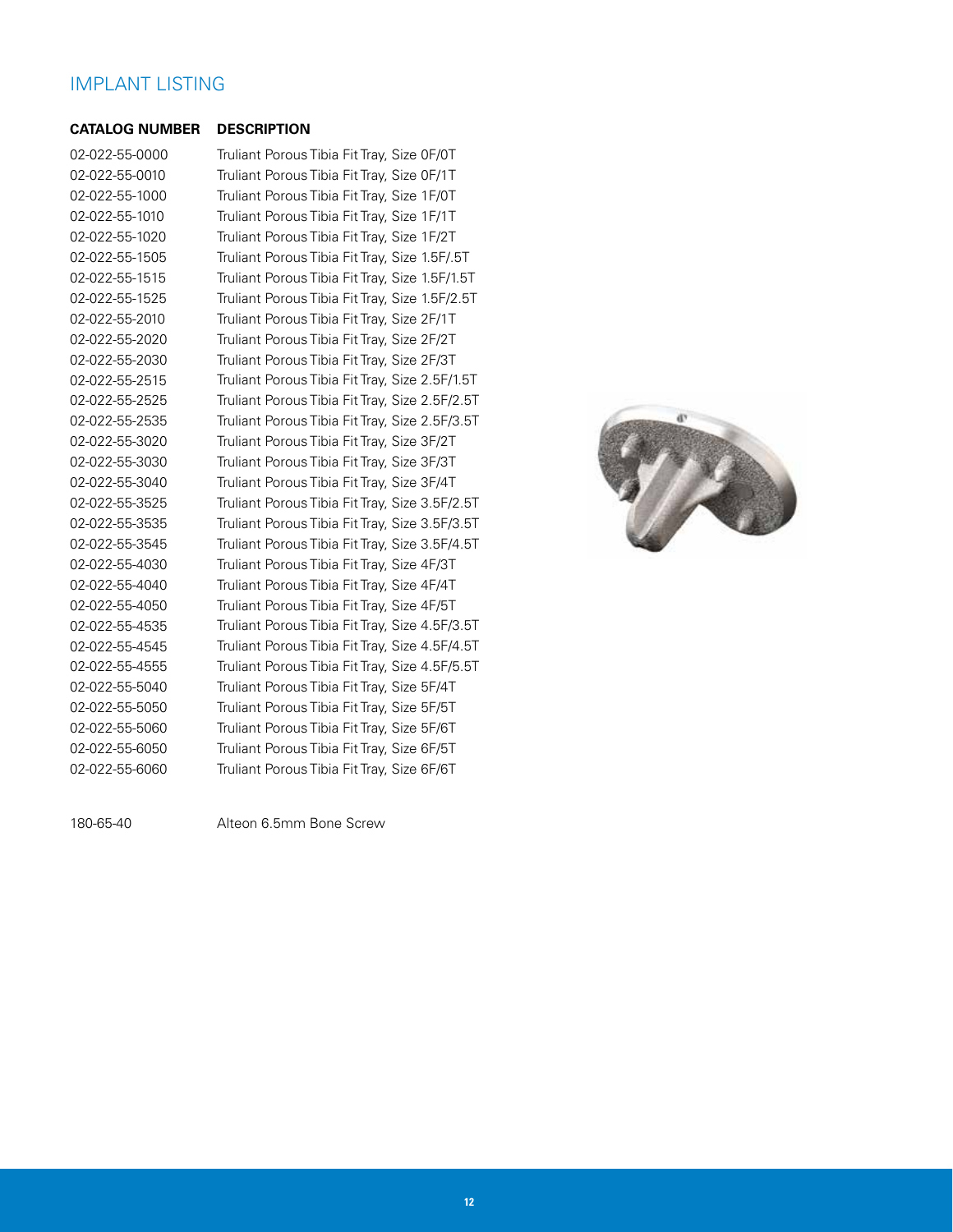## INSTRUMENT LISTING

### **CATALOG NUMBER DESCRIPTION**

| 02-029-25-1100<br>02-029-25-1105<br>02-029-25-1110<br>02-029-25-1115<br>02-029-25-1120<br>02-029-25-1125<br>02-029-25-1130<br>02-029-25-1135 | Truliant Porous Tibial Baseplate Trial, OT<br>Truliant Porous Tibial Baseplate Trial, 0.5T<br>Truliant Porous Tibial Baseplate Trial, 1T<br>Truliant Porous Tibial Baseplate Trial, 1.5T<br>Truliant Porous Tibial Baseplate Trial, 2T<br>Truliant Porous Tibial Baseplate Trial, 2.5T<br>Truliant Porous Tibial Baseplate Trial, 3T<br>Truliant Porous Tibial Baseplate Trial, 3.5T |
|----------------------------------------------------------------------------------------------------------------------------------------------|--------------------------------------------------------------------------------------------------------------------------------------------------------------------------------------------------------------------------------------------------------------------------------------------------------------------------------------------------------------------------------------|
| 02-029-25-1140<br>02-029-25-1145<br>02-029-25-1150<br>02-029-25-1155<br>02-029-25-1160                                                       | Truliant Porous Tibial Baseplate Trial, 4T<br>Truliant Porous Tibial Baseplate Trial, 4.5T<br>Truliant Porous Tibial Baseplate Trial, 5T<br>Truliant Porous Tibial Baseplate Trial, 5.5T<br>Truliant Porous Tibial Baseplate Trial, 6T                                                                                                                                               |
| 02-029-22-1310<br>02-029-22-1320<br>02-029-22-1330                                                                                           | Truliant Porous Tibial Drill Guide, Small<br>Truliant Porous Tibial Drill Guide, Medium<br>Truliant Porous Tibial Drill Guide, Large                                                                                                                                                                                                                                                 |
| 02-029-22-1600                                                                                                                               | Truliant Porous Tibial Pilot Drill, 14mm                                                                                                                                                                                                                                                                                                                                             |
| 02-029-22-1200                                                                                                                               | Truliant Tibial Pilot Drill Stop                                                                                                                                                                                                                                                                                                                                                     |
| 02-029-22-1500                                                                                                                               | Truliant Porous Tibia Peg Drill                                                                                                                                                                                                                                                                                                                                                      |
| 02-029-22-2200                                                                                                                               | Truliant Porous Tibial Tamp Head                                                                                                                                                                                                                                                                                                                                                     |
| 02-029-22-2000                                                                                                                               | <b>Truliant Tibial Tamp Guide</b>                                                                                                                                                                                                                                                                                                                                                    |
| 1FL2-C01                                                                                                                                     | Truliant Universal Modular Handle                                                                                                                                                                                                                                                                                                                                                    |
| 02-029-29-3200                                                                                                                               | Truliant Tibial Impactor, Locking                                                                                                                                                                                                                                                                                                                                                    |
| 02-029-29-4000                                                                                                                               | Truliant Porous Bone Screw Drill Guide                                                                                                                                                                                                                                                                                                                                               |

02-029-90-7000 Truliant Hex Driver, 3.5mm